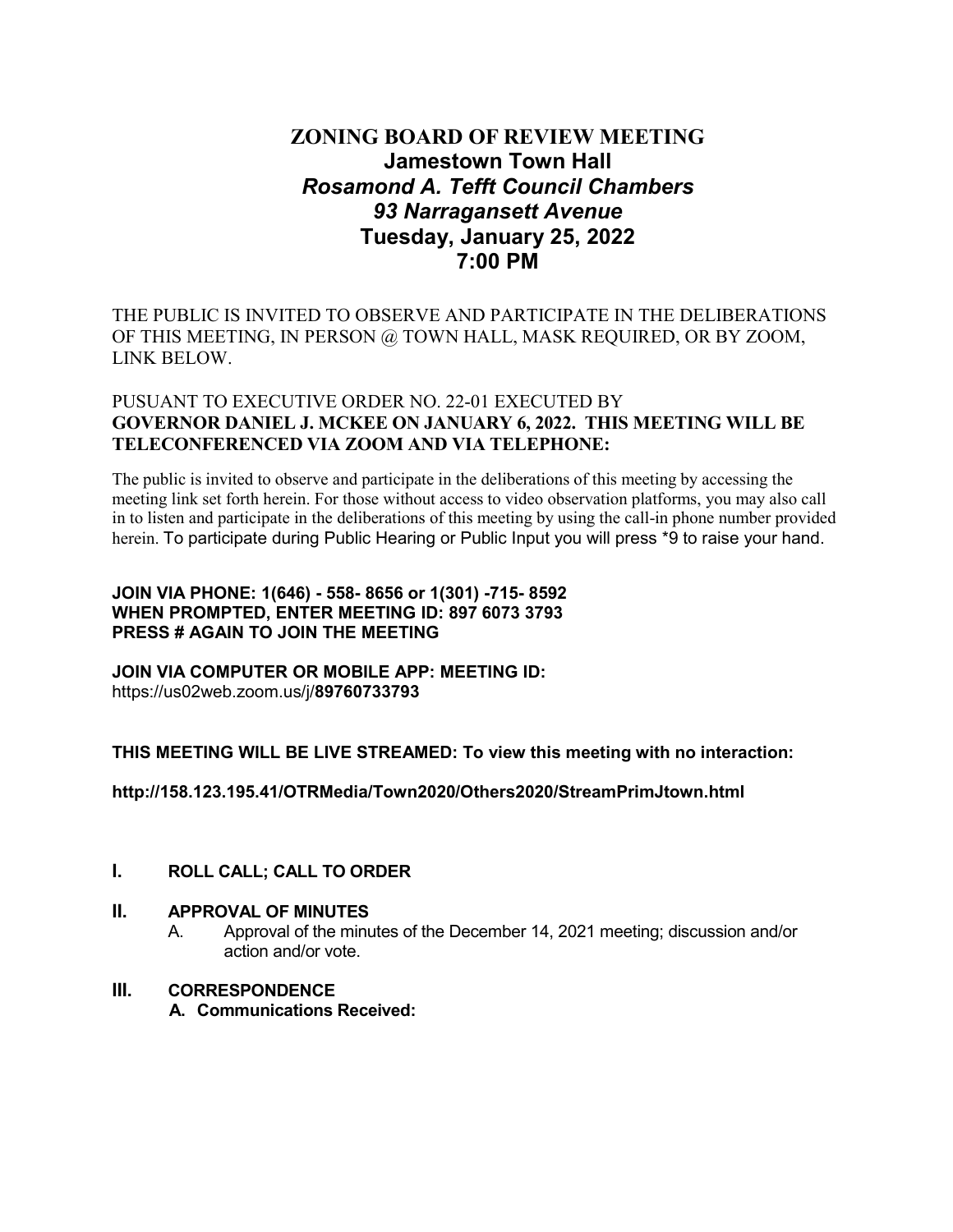- IV. OLD BUSINESS: "Public Hearings Review, Discussion and / or Potential Action and / or Vote:"
	- A. Application of Dumplings Land, LLC, whose property is located at 28 Dumpling Dr., and further identified as Assessor's Plat 10, Lot 111 for a variance from Article 3, Section 82-304,82-306 D, Screening of residential areas, to construct a fence 8 feet in height where only 6 feet is allowed. Compliance with Article 6, section 82- 605, 606. Said property is located in a RR80 zone and contains 33,930 sq. ft.
- V. NEW BUSINESS: "Public Hearings Review, Discussion and / or Potential Action and / or Vote:".
- A. An appeal, of 2 separate aggrieved persons to this subdivision, has been filed against the Jamestown Planning Commission, therefore as per Jamestown Town Code Appendix A, Article XII- Appeals, A.2, An appeal shall stay all proceedings in furtherance of the action being appealed.

Application of Conanicut Marine Services, Inc, whose business operates on the property is located at 260 Conanicus Avenue, and further identified as Tax Assessor's Plat 8, Lot 278 for a Modification to a Special Use Permit granted under Article 6, Special Use Permits and Variances, Section 600 and 602. This application is made pursuant to the provisions of section 82-302, Table 3-1, Permitted Uses of the zoning ordinance. The Applicant seeks to reduce the lot size from 444,885 sq. ft to 244,882 sq. ft. Said property is located in a R-20 zone and contains 444,885 square feet.

- B. Application of SHM Jamestown Boat Yard, LLC whose property is located at 60 Dumpling Drive, and further identified as Assessor's Plat 10, Lots 141. 143, 20, for a Modification to a Special Use Permit granted under Article 6, Special Use Permits and Variances, pursuant to Section 82-704, Alteration of a non-conforming use and Article 3 Section 82- 301/ Table 3-1 Section F.8 and F.9, and dimensional relief from Section 82-302-District Dimensional Regulations, and Table 3-2, for setback relief and lot coverage relief, to remove an existing stairway and replace with a stairway that meets code and an ADA compliant access ramp. Said property is located in a R80 zone and contains 92,965 square feet.
- C. Application of JB ON THE WATER, LLC with regard to property located at 150 Conanicus Avenue, and is further identified as Tax Assessor's Plat 8, Lot 258 for a Variance from Article 3, Section 82-301 entitled "District Development Regulations", Section 82-302 entitled "District Dimensional Regulations", Table 3-2 for the Village Special Development District Zones R-8, R-20, CL and CD authorized by this Ordinance, Article 11 entitled Jamestown Village Development District, Section 82-1107, and Article 6, Section 82-605 entitled "Variances Authorized by this Ordinance" to add a handicap access ramp and outdoor deck with awning to the existing restaurant space. Pursuant to Article 3, Table 3- 1 a Restaurant serving alcoholic beverages is not permitted. Pursuant to Article 3, Table 3-2 a front setback of 30' is required. Pursuant to Article 11, Section 82-1107, the building placement must be reviewed by the Planning Commission.

Said property is located in an R-20 zone and contains 49,504 square feet.